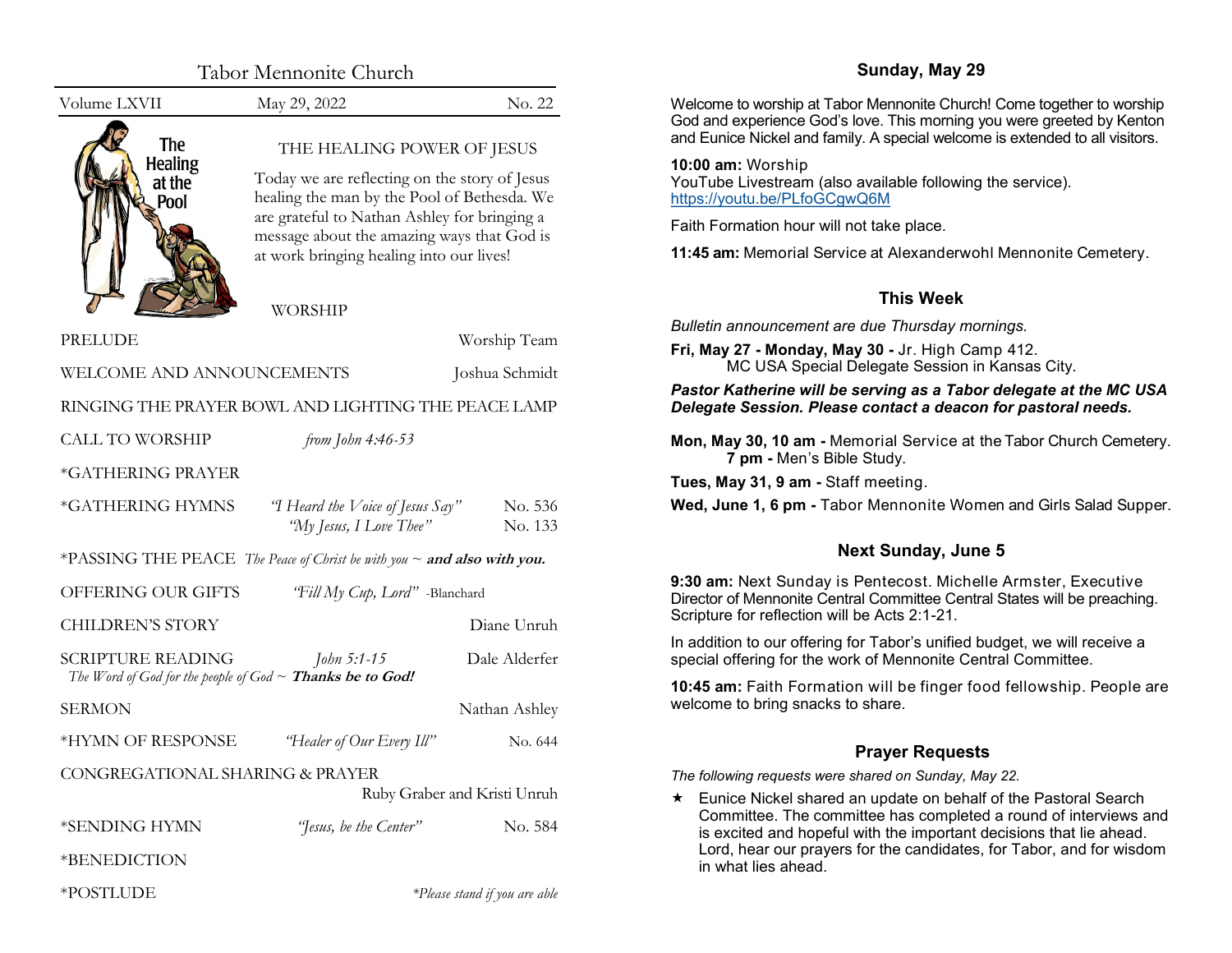<span id="page-1-0"></span>Remember to Pray for:

- $\star$  Vacation Bible School. Pray for leaders and teachers as they plan and prepare.
- ★ Pastor Katherine and Jerry and Leann Toews, who are serving as delegates at the MC USA Special Session this weekend. Pray for clarity and also pray for safe travels. Lord, hear our prayers.
- $\star$  all who are struggling with illness, depression, despair, loneliness, both here and around the world. Lord, hear our prayers for your healing presence to be made known in the midst of struggles.
- *-Shared by MC USA - Adapted from a prayer by Michael Martin, director of RAWtools, Inc.*

 We pray for the lives lost in Uvalde, Texas, that join the climbing number of those lost to gun violence in America.

Comfort the mourning, the grieving, the broken-hearted. Compel our prayers to turn into actions.

May the triggers of our streets be beaten into plowshares.

May the triggers of our hearts be met with the open arms of our neighbors.

May we trust in the transformative power of your refining fire. Forge us to be instruments of your peace.

Lead us not into temptation but deliver us from evil.

May our posture be of a readiness to steady a plowshare. May we take hold of your olive branch that plots for peace.

May the plowshare break the earth of senseless violence. May the furrows bring us a harvest of solace, a never-ending rest from violence.

May we sit under the vine and fig, on earth as it is in heaven. May it be so. Lord, hear our prayer. Amen.

- Western District Conference: Church Planting Prayer Request Pray for Casa del Alfarero Church, so that God opens new paths, new ideas to reach the community in which the seed of the Gospel is sown, and so that together we can be in harmony and peace and above all connected with the vision and desire of God. ~Pastor Alberto Parchmont.
- $\star$  Mennonite Mission Network: MMN praises God for the growth of Mennonite Bible School (formerly Bethany Bible School) in South Africa. Pray for the school's coordinator, Reuben Mgodeli, as he teaches and provides administrative support in five locations in South Africa's Eastern Cape Province. Pray also that the participants will be strengthened in their faith and in their leadership ministries.

Remember to Praise God for:

- $\star$  Jr High youth and leaders who are at Camp 412 this weekend. Thanks be to God for the opportunity for Junior Highers to grow in their relationship with God.
- $\star$  the refreshing and replenishing rain! Thanks be to God!!

**Thanks**

Thank you for the support, encouragement, and prayers that I have received both before and following my knee replacement surgery. Healing has gone well and I plan to return to work this week.  $\sim$ Jim Schmidt

**Final Total for the 2022 Kansas Mennonite Relief Sale** is an AMAZING \$796,737.49. We wrote the check for \$700,000 and presented it to MCC at our Annual Meeting and Banquet, Thurs., May 19. The Kansas MCC Sale is Alive and Thriving with Excitement. Think of ways YOU can get MORE involved at Next Year's Sale; April 13 and 14, 2023. We THANK GOD for a Bountiful Harvest with MANY Cheerful Givers!! ~ Jerry Toews

# **Congregational Announcements**

**VBS:** Snacks are part of the fun at Bible School! If you would like to make a donation to cover the expense for snacks, please leave your donation with Keri Unruh, DeVon Hiebert or in the church office mailbox.

**Tabor Mennonite Women and Girls** Salad Supper and Et Cetera Fashion Show will take place on Wednesday, June 1 at 6 pm. There is a sign-up sheet on the bulletin board for attending and for being a "Model", wearing clothes which have been purchased from the Et Cetera Shop. For the Fashion Show, you can model more than one outfit. Wear an outfit there, and then there will be time to change into another one for later in the program if you wish. If you are modeling, please send a description and approximate cost to Nancy Funk [nancyhiebertfunk@gmail.com.](mailto:nancyhiebertfunk@gmail.com) Also, please bring a salad to share. **Please sign up for the supper, and if you are modeling, send your description to Nancy, by Sunday, May 29.** If you have questions, contact Denise Nickel.

**Singers and Musicians:** The Music Committee is looking for individuals or groups to provide Special Music during the worship services from July through October. Please let Carrie Unruh [lewunr@gmail.com](#page-1-0) know if you are willing to share your musical talents with the congregation.

**Mini Service Projects at WDC Annual Assembly:** July 29-31, at Camp Copass, Denton, TX, adults, youth and kids will help with on-site service projects, including tying comforters for MCC to send to people who have fled their homes, and making MCC hygiene kits. Please help collect the following items:

1 adult-size toothbrush (in manufacturer's packaging)

- 1 large bar bath soap (leave in wrapper)
- 1 nail clipper (good quality)
- 1 hand towel (medium weight, dark or bright colors; approx. 16 in x 26 in)
- 1 wide-toothed comb (6–8 in)

*Please leave items in the basket next to the mailboxes in the foyer.*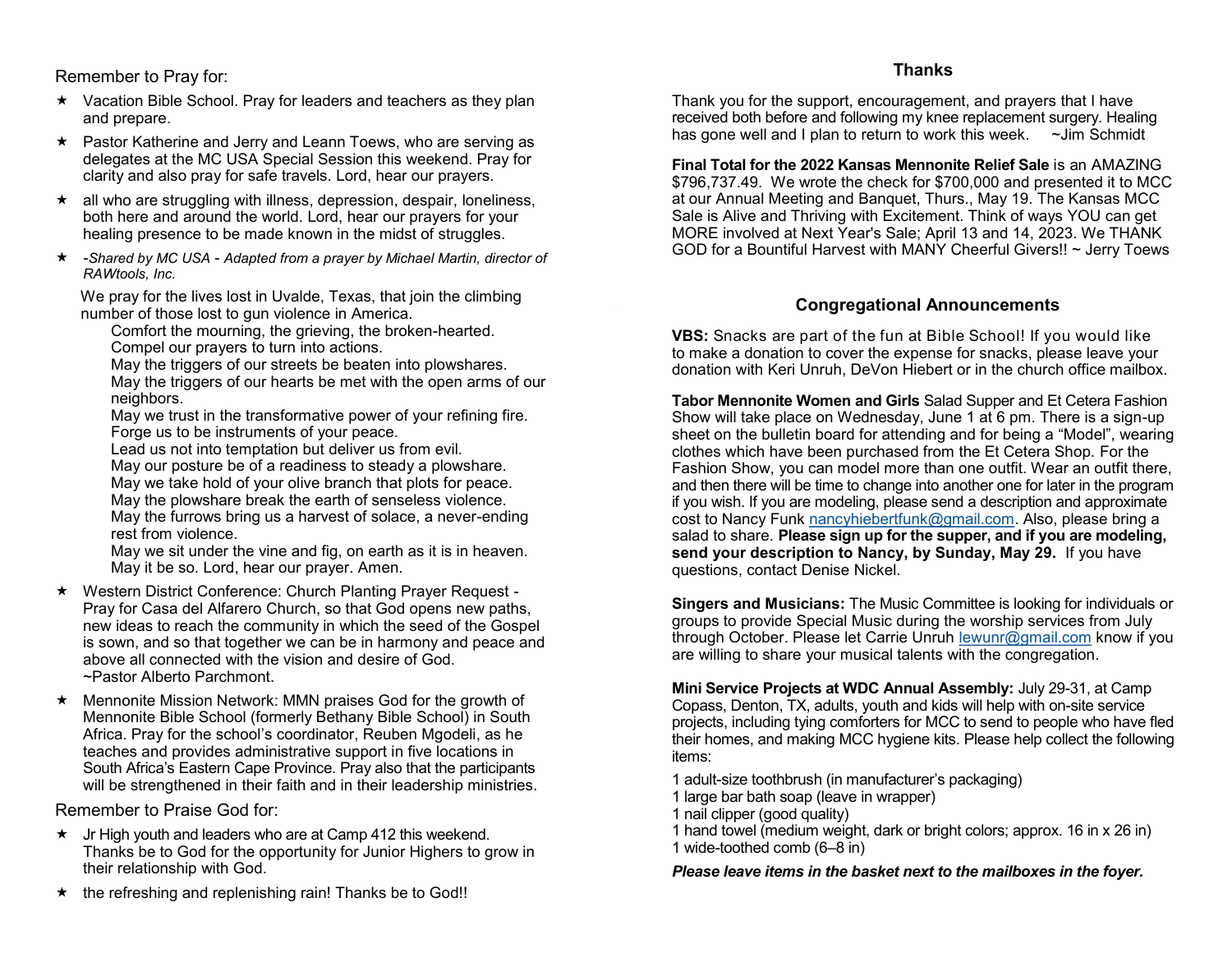<span id="page-2-0"></span>**Blood Drive:** Start your summer with plans to donate blood on June 6, between 1:00-6:00 pm at the Goessel Church. June is a busy month, so extra effort will be needed for a successful drive. Make a single unit donation or a Power Red donation to help meet the needs. Sign up for your appointment time online at [redcrossblood.org.](#page-1-0) For more information contact Rosie Reimer 620-367-2418 or Nancy Stucky 620-747-0081. Thanks for taking the time to make a difference!

#### **Upcoming:**

June 6-10: Vacation Bible School June 8, 7pm: Orientation for MDS Service Trip June 17-25: TMYF/MDS Service Trip July 29-31: WDC Assembly

# **Conference Announcements**

## **Western District Conference:**

**--Summer Story Hour**--God Rocks! - All children ages 3-8 in the central Kansas area are invited to Summer Story Hour at the WDC Conference Resource Library in North Newton. Fun Stories and Activities with Leader, Marjie Warkentine and Resource Library Director, Jennie Wintermote. Mondays at 10:00am on June 27, July 11, 18, 25 & August 1 & 8

**--Summer Reading Challenge** - Everyone across WDC is invited to join the Summer 2022 God Rocks! Reading Challenge. Sign up on the Resource Library's Beanstack page at [https://mennowdc.beanstack.com/reader365.](https://mennowdc.us5.list-manage.com/track/click?u=3915f468965d9af14d0f614cb&id=7919616dc6&e=58169205e4) This challenge is for readers of all ages to explore just how amazing God is! Read to earn tickets for prize drawings (gift certificates for coffee and books) as well as free books and other fun prizes. Registration is open now and the challenge runs June 1 through July 31.

# **Mennonite Church USA:**

**--Berlin Exodus Presentation -** Sun., June 26, 7pm: Come hear the story of how MCC worker, Peter Dyck, moved 1,200 Ukrainian Mennonite refugees located in Berlin to a waiting ship in West Germany to travel to Paraguay in 1947 (75 years ago). The Berlin Exodus (also known as the Great Escape) is the theme of an evening presentation at Trinity Mennonite Church (211 Elm Street, Hillsboro, KS) led by Calvin Buller.

--Mennonite Church USA (MC USA), in partnership with Anabaptist Disabilities Network (ADN), has launched **"Learn, Pray, Join: Welcoming EveryBODY,"** an initiative that celebrates the many gifts that people with disabilities bring to our church communities. During May and June, MC USA will seek to engage people in this initiative by offering resources, prayers and ways to care for one another and to address issues of accessibility in the church.

**Mennonite World Conference (MWC) Assembly:** As Western District Conference participates in the MC USA delegate assembly May 27-30, and prepares for our own annual assembly July 29-31, we remember that we are also part of a global Anabaptist fellowship! MWC will take place July 5-10 with an in-person gathering in Indonesia, as well as an online program.

Here are some ways you can participate and support the MWC Assembly:

--Register for the online program and connect from home. Or travel to the in-person program in Indonesia. For registration information, see [www.indonesia2022.mwc](http://www.indonesia2022.mwc-cmm.org/)-cmm.org

-- Inform the Western District Conference if you plan to attend the MWC Assembly online or in-person, so we can network and consider ways to share with others in WDC about the MWC Assembly experience. --Consider making a financial gift to help underwrite this global gathering of Anabaptists. To donate, go to https://mwc-[cmm.org/donate](https://mwc-cmm.org/donate-now)-now or send a check to Mennonite World Conference, PO Box 5364, Lancaster, PA 17606-5364, and designate "Global Assembly: Indonesia 2022,"

MWC represents the majority of the global family of Christian churches rooted in the 16th century Radical Reformation in Europe. MWC includes 109 Mennonite and Brethren in Christ national churches from 58 countries, with around 1.47 million baptized believers in close to 10,000 congregations. More than 80% of baptized believers in MWC member churches are African, Asian or Latin American. MWC is a place for mutual sharing and learning among member churches and their members, and a way to strengthen our witness as a faith community in the world.

### **Mennonite Central Committee:**

--MCC is resuming shipments of material resources to Ukraine. Five containers of emergency supplies are being shipped to Ukraine in the next few months with more planned for later in the year. With this increase in demand for supplies for Ukraine and other countries around the world, MCC's inventory of material resources is getting low. *We need comforters, soap and towels as well as dignity, hygiene, infant care, relief, school and sewing kits.* Your donations will provide relief and a tangible sign of hope to people in Ukraine and other difficult situations around the world. Go to [mcc.org/kits](https://mcc.org/get-involved/kits) for information on needed supplies and drop-off locations.

--Gardening for good: Creation care tips for your backyard and stories from Bolivia, May 26 at 7 pm CDT, 6 pm MDT. In this virtual visit, we'll explore what it looks like to care for the planet––from our own backyards to remote Bolivian communities. Join us to learn gardening and conservation tips in your own garden, then travel south to hear incredible stories from MCC's projects in Bolivia. Learn more and register at [mcc.org/virtual](#page-2-0)-visits.